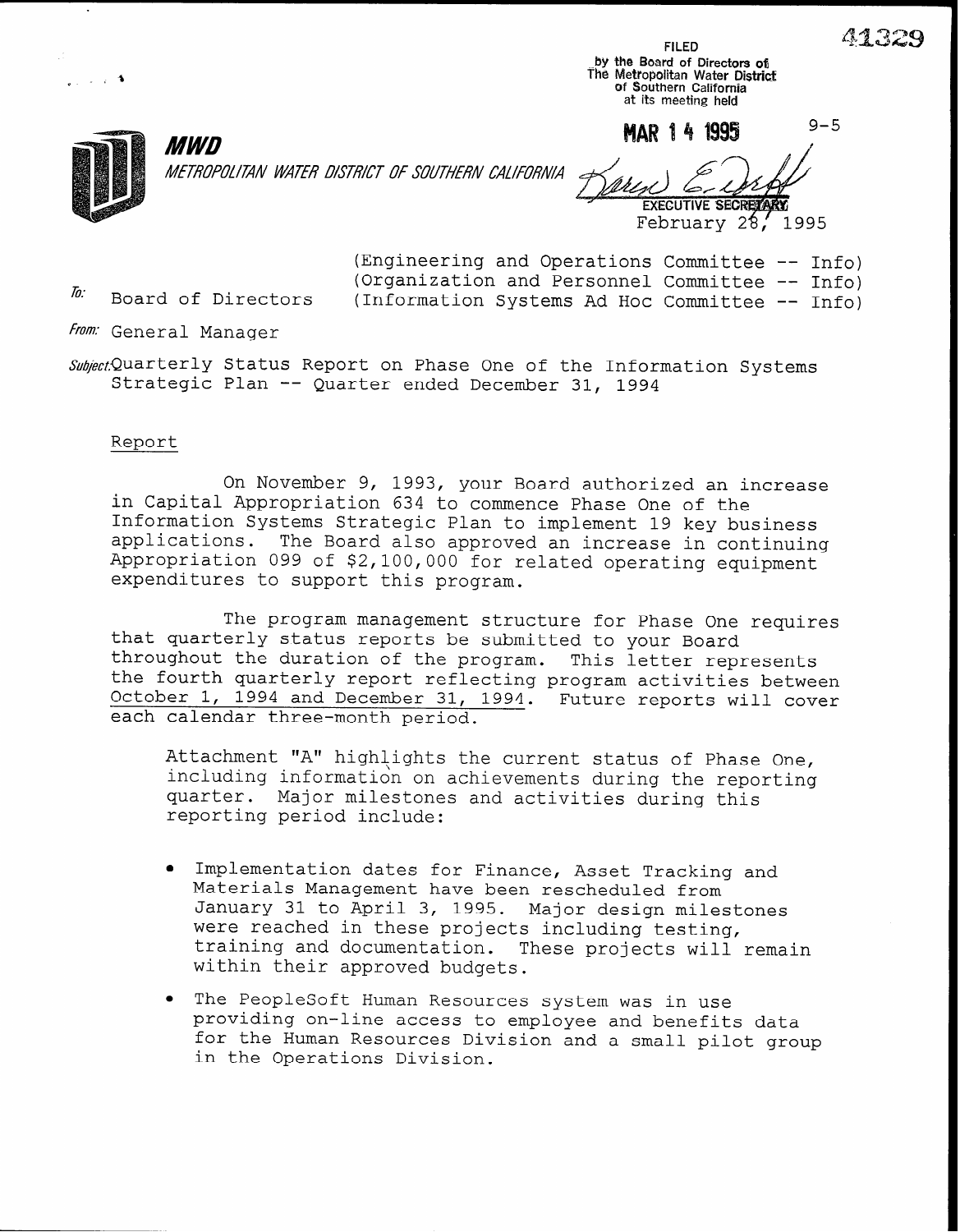- . The Human Resources/Payroll project team consultants, Sierra Systems, were relieved of their project management responsibilities. Staffing has been adjusted accordingly and Metropolitan assumed the project management role. The Payroll Cycle Two implementation date was revised to June 1995. Schedules for Cycles 3 and 4 are being assessed and will likely change from the original plan. This project will be over budget.
- **•** The Finance Implementation Team began detailed conversion activities for mapping financial data from the old work order structure to the new expanded Chart of Accounts structure.
- The Environmental Compliance Division identified numerous deficiencies concerning the work of the prime Health, Safety and Environmental project consulting services vendor (ERM-West). A number of options were explored for dealing with the issues raised. As of the date of this report, the Environmental Compliance Division has terminated its contract with ERM-West after five months of unsatisfactory performance. A plan is in place to proceed. The project remains within budget and slightly behind schedule.

The Phase One Program remains under total budget and is 8 weeks behind planned schedule.

Attachment "B" is the Program Cost Report, which shows the balance of the Capital Appropriation and program costs to date.

Attachment "C" is the Program Master Schedule reflecting the current project schedule.

Recommendation

For information only.

John R. Wodraska General Manager

Submitted by:

 $\setminus$ By ane∀ Marot irector, Information Systems

Concur:

General-Manager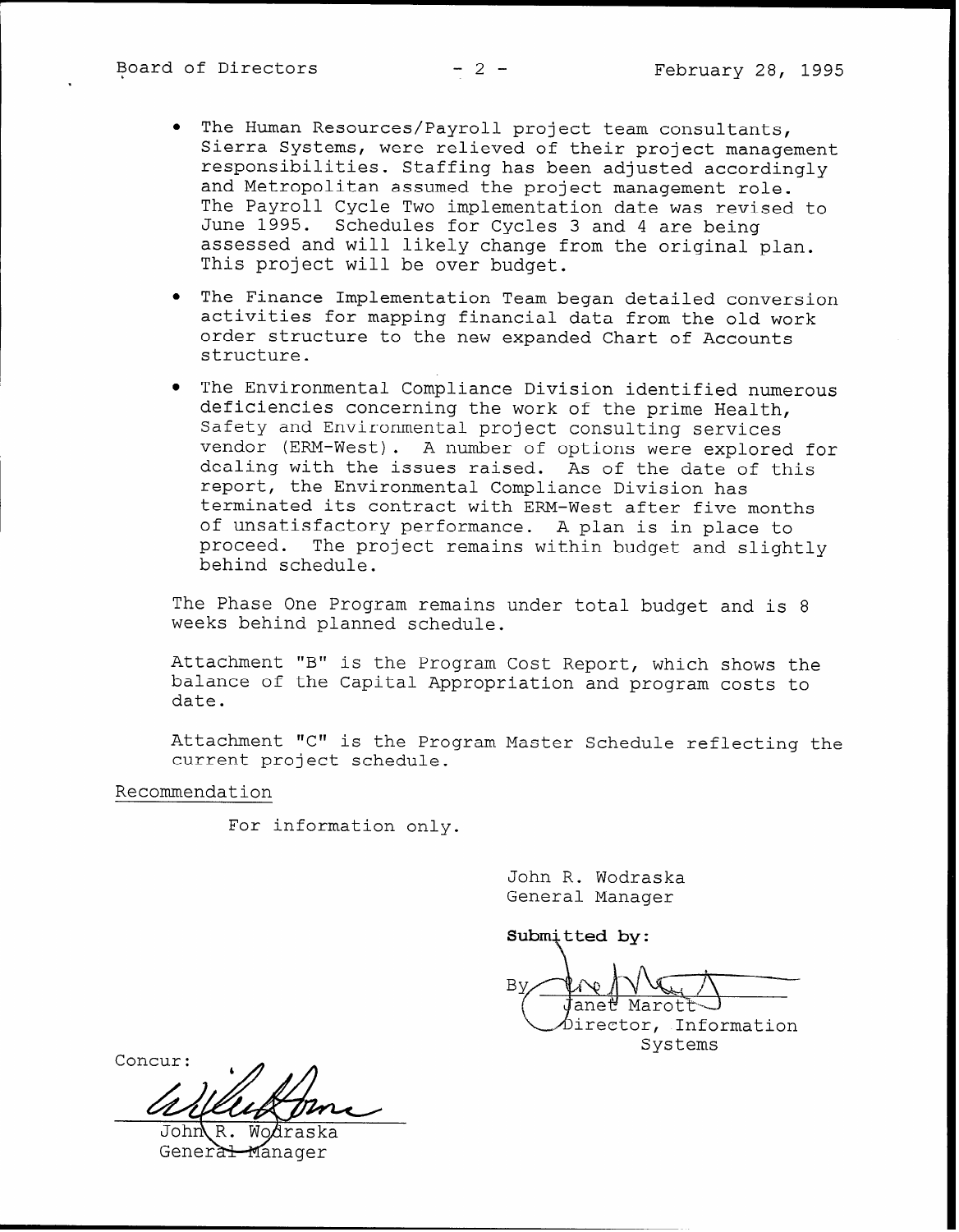### ATTACHMENT "A"

## Metropolitan Water District

Phase One Implementation Status Report

For the Status Period Ending: December 31, 1994

## I. PROGRESS HIGHLIGHTS IN THIS PERIOD

The project teams made significant progress towards completing their deliverables including Application Usage Books, Implementation Plans, Documentation, Test Books and Training Materials.

JAD (Joint Application Development) sessions were held for the Human Resources/Payroll project. The consultants from Sierra Systems were relieved of project management responsibility, with MWD assuming the project management role. Sierra Systems is supplying technical staff only.

## II. MAJOR MILESTONES

 $\frac{1}{\sqrt{2}}\left(1-\frac{1}{2}\right)$  ,  $\frac{1}{2}\left(1-\frac{1}{2}\right)$ 

#### COMPLETED THIS PERIOD

The Materials Management project team completed work on several major deliverables and activities including: the Implementation Plan, developing conversion programs, conducting unit and data conversion testing, and finalizing the plan for a decentralized work force structure.

The Human Resources/Payroll project team completed work on several major deliverables and activities including: a revised Project Plan, JAD sessions to design new work flows for Payroll and Benefits, an Introduction to Payroll course, the Application Usage Book design and PeopleSoft Tax Release updates.

The Technology project team supported the PeopleSoft Human Resources Cycle One system in production. A pre-production system was implemented which will serve as the baseline database to be used during acceptance testing and user training.

The HSE Project Team completed the Project Plan deliverable and began work on the Permits Application Usage Book.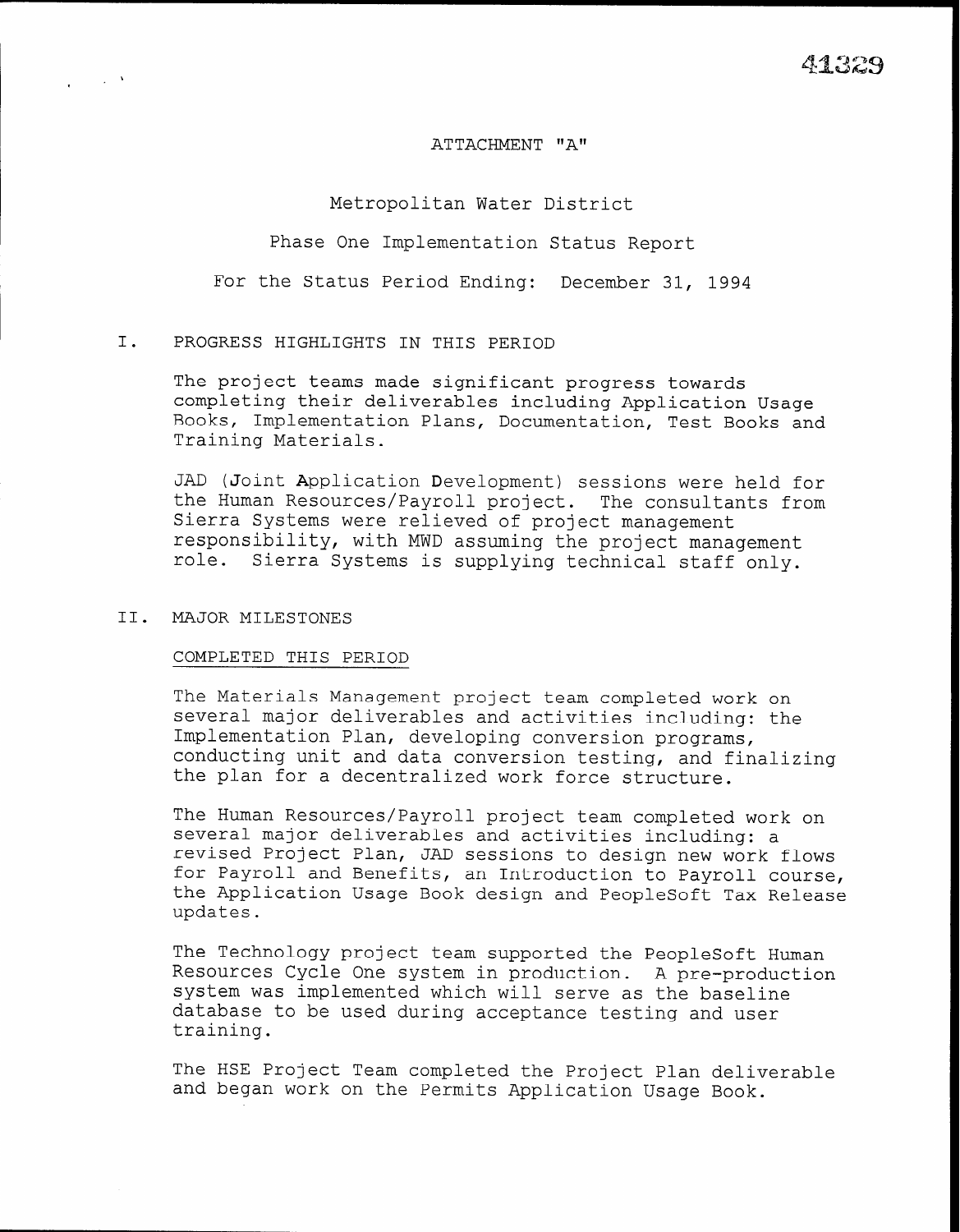The Asset Tracking project team completed work on several major deliverables and activities including: the Training Materials and delivering end-user training, establishing a pre-production region to begin reconciliation of the current operating equipment system to the new inventory data.

The Finance project team completed work on several major deliverables and activities including: Application Usage Book, Implementation Plan and Training Materials. Chart of Accounts classes were held for end-users in several divisions.

The Program Office developed a Critical Path List of activities to monitor project dependencies and their impact on the April 3 implementation milestone. This list is monitored daily and status reports are presented weekly at the Steering Committee.

The Program Office and project team representatives conducted various site visits to field locations to provide field personnel with an overview of the Phase One Program and allow for an interactive question and answer session.

#### IN PROGRESS

The Human Resources/Payroll Team is finalizing design activities for the Application Usage Book deliverable and assisting the Materials and Asset Tracking project teams by providing PeopleSoft data to facilitate an integrated view of the information.

The Finance project team continues acceptance testing, training and preparation of documentation deliverables. The team is working closely with the Engineering Division.

The Program Office is developing the integration test plan for the integration testing activity beginning in February 1995.

## III. OBJECTIVES FOR NEXT PERIOD

Complete conversion of existing data and perform integration and system tests to ensure that information is passed correctly at all interface points and that the system performs in an acceptable manner.

Continue end-user training for MWD staff who will be using and maintaining the systems.

Finalize the Application Usage Book for the HSE Permits Application. Begin work on the Implementation Plan.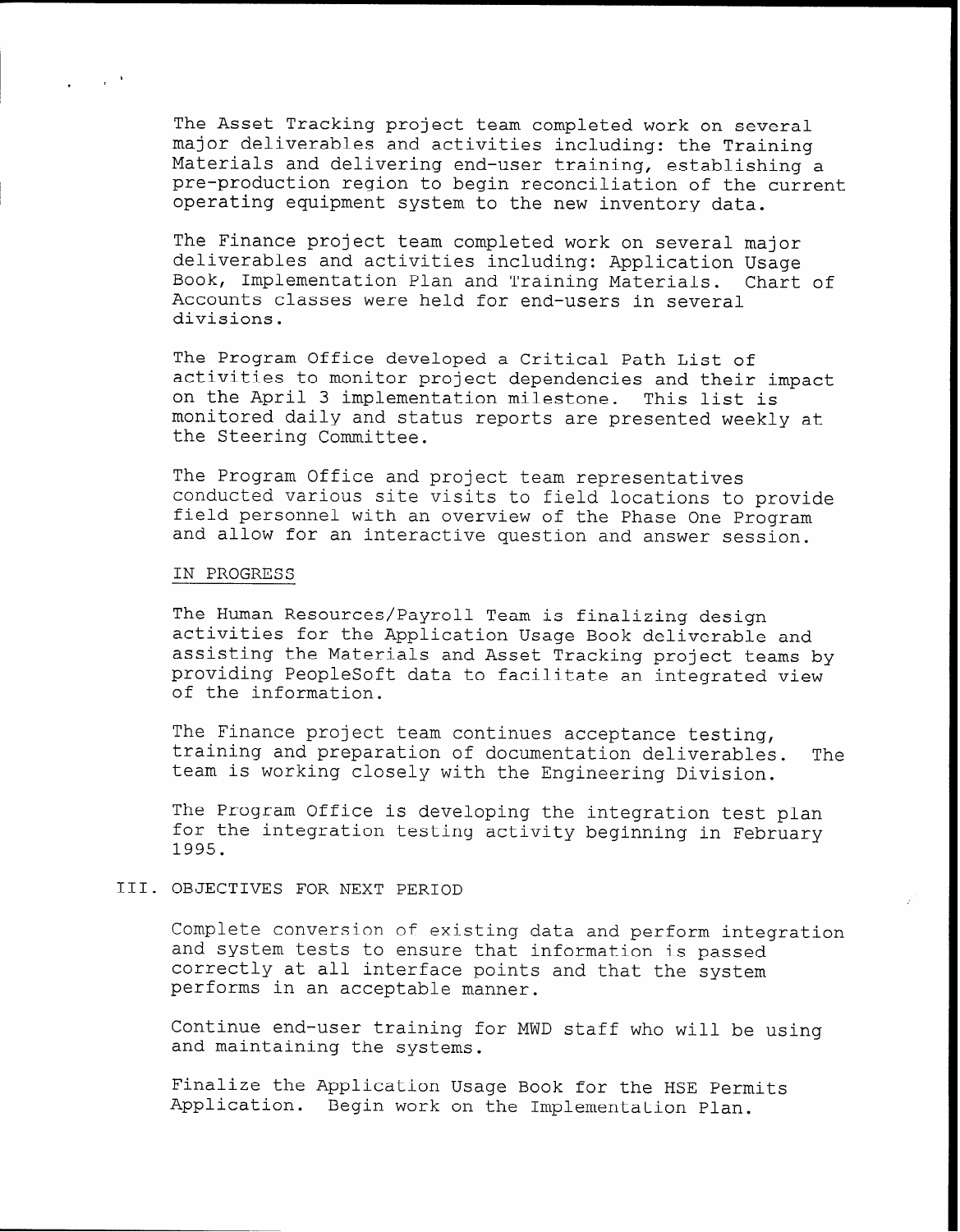Resolve any outstanding technology issues related to hardware, integration testing, security training and communications for April and June implementation milestones.

Complete final user acceptance testing, on-site training, data reconciliation and documentation for the Asset Tracking system.

Complete the Application Usage Book for PeopleSoft Payroll, and JAD sessions for the Labor Distribution portion of the PeopleSoft Payroll system.

The Program Office, working closely with the project teams, will conduct intensive integration testing of all components scheduled for the April 3 implementation.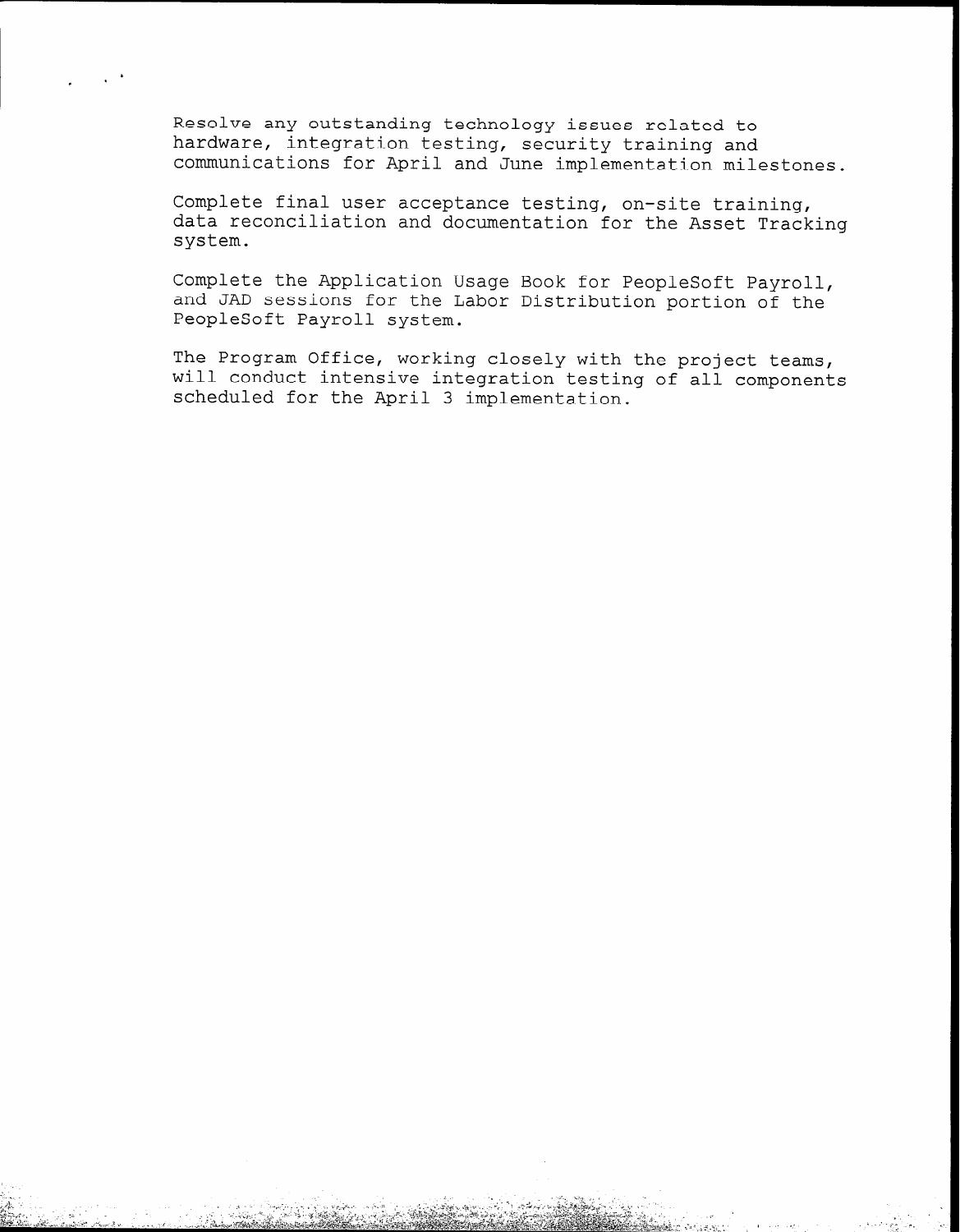41329

## ATTACHMENT "B"

 $\sim 10^{-4}$ 

## INFORMATION SYSTEMS STRATEGIC PLAN PROGRAM COST REPORT As of December 31, 1994

## TABLE "A"

# ISSP Program Status

| ISSP APPROPRIATION SUMMARY                                                                   |                                                                              |                                                            |
|----------------------------------------------------------------------------------------------|------------------------------------------------------------------------------|------------------------------------------------------------|
| Original Appropriation (Phase Zero)<br>1st Revision - Phase Zero<br>2nd Revision - Phase One | ISSP Capital<br>Program<br>(634)<br>\$5,489,783<br>\$200,000<br>\$21,100,000 | Operating<br>Equipment<br>(099)<br>\$73,800<br>\$2,100,000 |
| TOTAL ISSP FUNDING                                                                           | \$26,789,783                                                                 | \$2,173,800                                                |
| Total Program Costs through 12/31/94                                                         | \$15,481,389                                                                 | \$1,904,031                                                |
| <b>AVAILABLE BALANCE</b>                                                                     | \$11,308,394                                                                 | \$269,769                                                  |

\_' -' .>.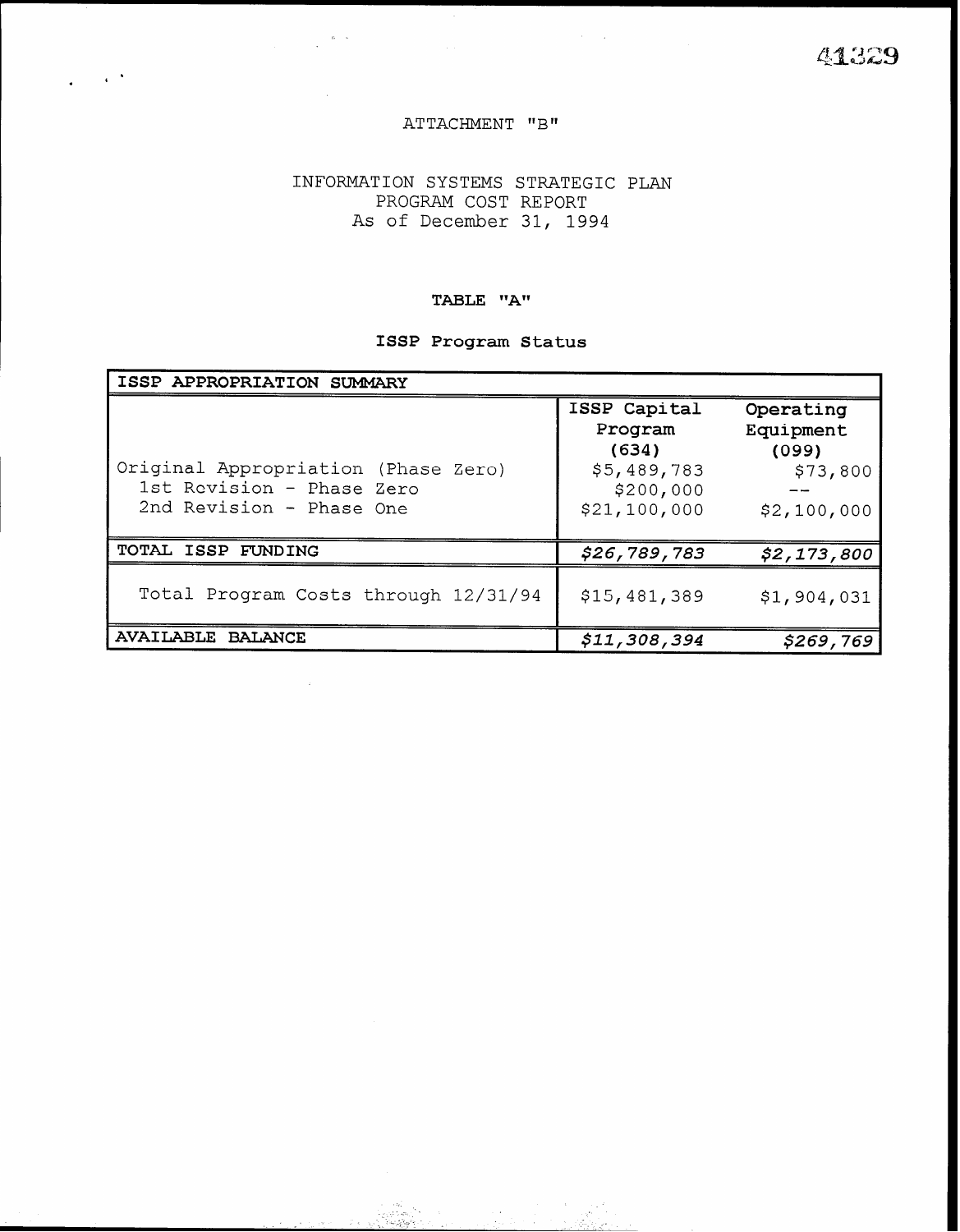# ATTACHMENT "B" (cont.)

 $\sim$   $\mu$  .

.

# INFORMATION SYSTEMS STRATEGIC PLAN PROGRAM COST REPORT As of December 31, 1994

# TABLE "B"

# ISSP Capital Program Costs Sumnary

|                                                      |                                  |                                               | <b>ISSP COST SUMMARY (Appropriation 634)</b>        |                                           |                               |
|------------------------------------------------------|----------------------------------|-----------------------------------------------|-----------------------------------------------------|-------------------------------------------|-------------------------------|
|                                                      |                                  | <b>Total Program</b><br>Costs                 |                                                     |                                           |                               |
|                                                      | <b>Final Phase</b><br>Zero Costs | <b>Phase One</b><br>Costs As Last<br>Reported | Incurred During<br><b>Quarter Ended</b><br>12-31-94 | <b>Total Phase</b><br>One Cost to<br>Date | Total Approp.<br>Cost to Date |
| <b>Total ISSP</b><br>Appropriation                   |                                  |                                               |                                                     |                                           | \$26,789,783                  |
| Labor<br>Materials,<br>Supplies,                     | \$723,491                        | $\overline{\$1,269,688}$                      | \$495,999                                           | $\overline{31,765,687}$                   | \$2,489,178                   |
| Interest &<br><b>Incidentals</b><br>(incl. software) | \$759,822                        | \$4,011,168                                   | \$341,080                                           | \$4,352,248                               | \$5,112,070                   |
| Professional<br>Services                             | \$4,203,632                      | \$2,263,331                                   | \$1,413,178                                         | \$3,676,509                               | \$7,880,141                   |
| Combined<br>Totals                                   | \$5,686,945                      | \$7,544,187                                   | \$2,250,257                                         | \$9,794,444                               | \$15,481,389                  |
| Available<br><b>Balance</b>                          |                                  |                                               |                                                     |                                           | \$11,308,394                  |

 $\sim$